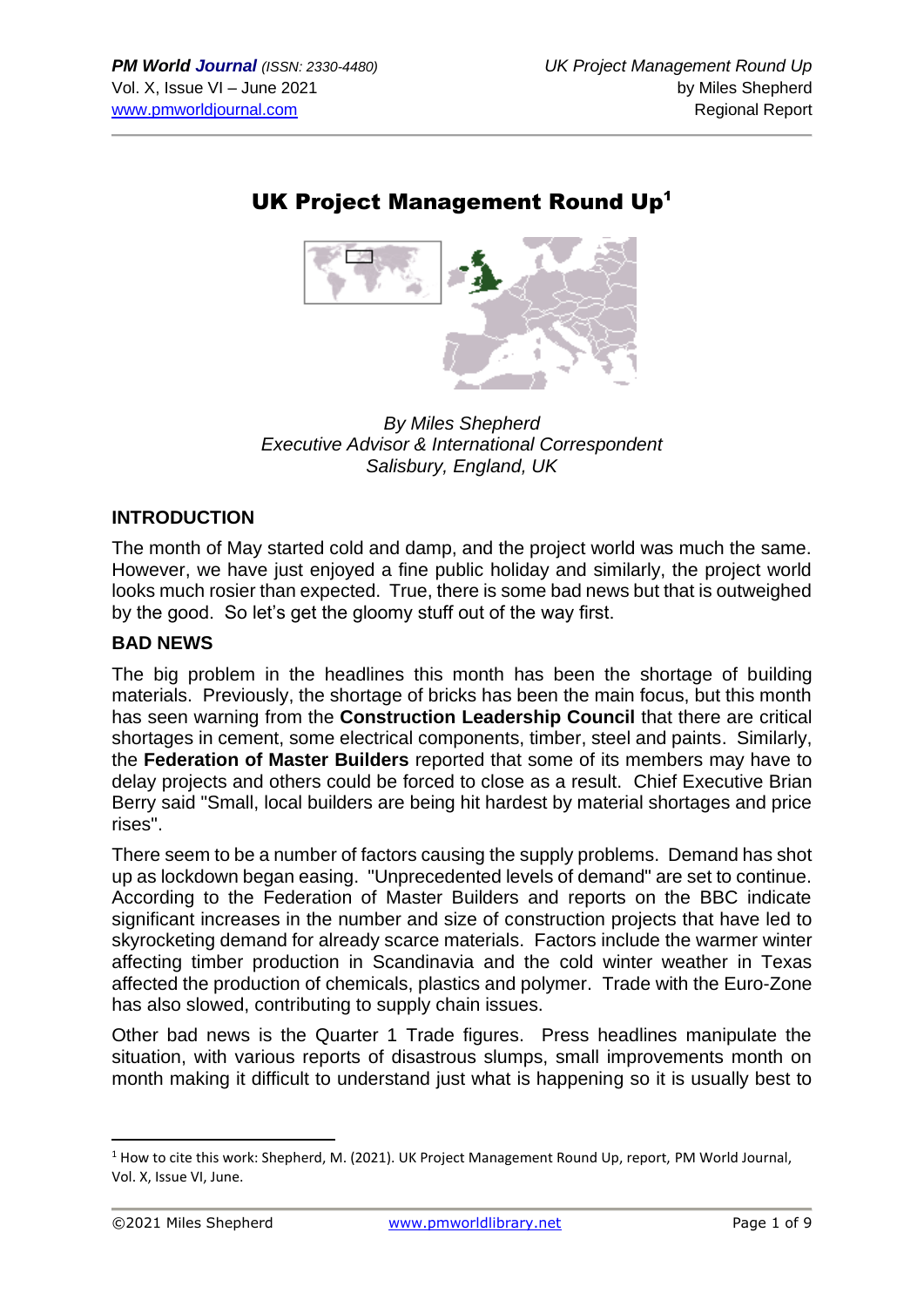look at the Office for National Statistics [\(www.ons.gov.uk\)](http://www.ons.gov.uk/) for clear guidance and trend analysis. The following highlights are from their Quarter 1 summary:

- ➢ Exports and imports of goods with the EU, excluding precious metals, increased by £1.0 billion (8.6%) and £0.8 billion (4.5%) respectively in March 2021; both driven by cars.
- ➢ Imports of goods from non-EU countries, excluding precious metals, increased by £1.5 billion (8.4%) in March 2021; mainly driven by imports of clothing.
- ➢ Exports of goods to non-EU countries, excluding precious metals, increased by £1.3 billion (9.9%) in March 2021; mainly driven by exports of cars.
- $\triangleright$  In Quarter 1 (Jan to Mar) 2021, total imports of goods, excluding precious metals, were £14.5 billion (12.3%) lower than Quarter 4 (Oct to Dec) 2020, and is the first quarter since records began in January 1997 that imports of goods from non-EU countries are higher than from EU countries.
- ➢ In Quarter 1 2021, total exports of goods, excluding precious metals, were £7.0 billion (8.7%) lower than Quarter 4 2020.
- $\triangleright$  In Quarter 1 2021, the total trade deficit, excluding precious metals, narrowed by £8.4 billion to £1.4 billion.
- ➢ In Quarter 1 2021, trade in services imports were £13.4 billion (27.9%) lower than Quarter 1 2020, while exports were £10.4 billion (14.0%) lower.

Not all the news is bad and some of the less appealing numbers are down to the pandemic. Underlying causes are many and various, including BREXIT, to which I will return shortly, and the pandemic which has had a major impact as can be seen below.



There are, however, green shoots of recovery, as reported by the OECD (Organisation for Economic Co-operation and Development), the UK economy is likely to grow by 7.2% in 2021, up from its March projection of 5.1% - definitely not bad news but this is just a forecast.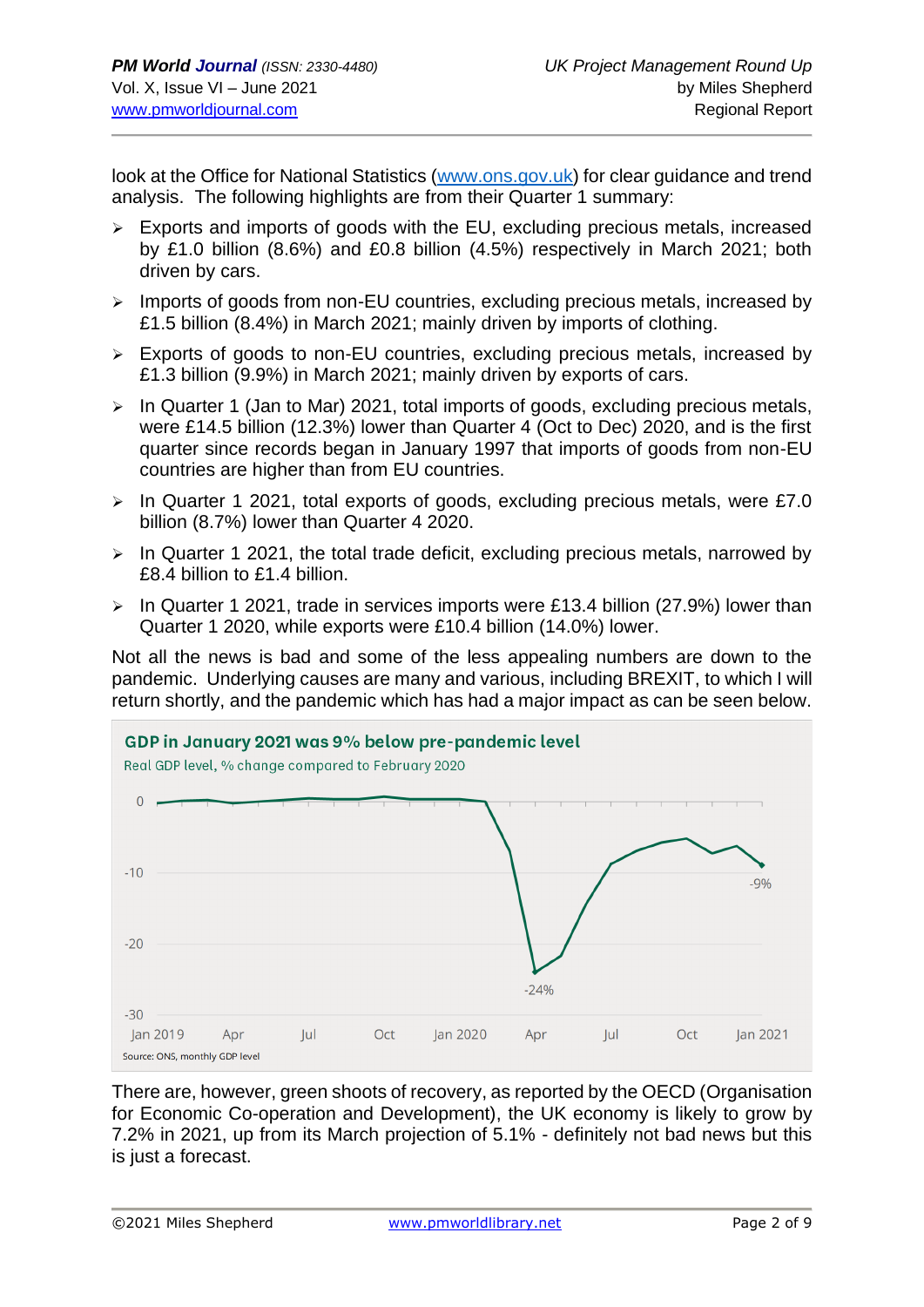Perhaps the real kicker is the report that UK is entering a third wave pandemic prompted by the Indian variant, oops, I mean Covid σ!

#### **BREXIT**

The impact of BREXIT continues to damage the economy although it has not been reported widely in the Press. I reckon our Illustrious Leaser (aka OIL or Mr Johnson) has got off lightly as so many of the problems have been hidden by the pandemic. It is quite clear that the European Commission is working very hard to punish UK, hence the obstructive nature of the Northern Ireland situation, the rubbishing of UK products such as vaccines but demanding excessive supplies and unwillingness to refine regulations. This negativity is likely to run on for some time, as everyone gets used to the new normal. Let's hope no one is badly damaged in the process.

#### **GOOD NEWS**

OK, that is the bad news – now we can look at the many good news items in the past month. I'll start with another Royal project – the **Queen's Green Canopy**. You should know that next year is HM The Queen's Platinum Jubilee and we will be celebrating 70 years of her reign. One whizzo scheme to mark this remarkable achievement is to plant trees. Herself has planted more than 1500 trees as these two pictures illustrate.





Early planting (Image Daily Mail) It runs in the family (Flower Power Daily

Although these show the Queen planting trees in UK, she has also planted a small forest around the world and now the project will enable people to plant trees in lots of different places including their own gardens, in schools, or cities as part of the scheme during tree-planting season from October 2021 through to the end of 2022, to mark her 70 years on the throne.

The Queen's Green Canopy (QGC) will see new trees planted, as well as ancient woodlands and forests protected. Schools and community groups will be able to bid for a share of three million free saplings from the Woodland Trust as part of the project.

A pilot training programme for unemployed young people aged between 16 and 24 to plant and manage trees will also be created and run through Capel Manor College, London's only specialist environmental college, of which the Queen Mother was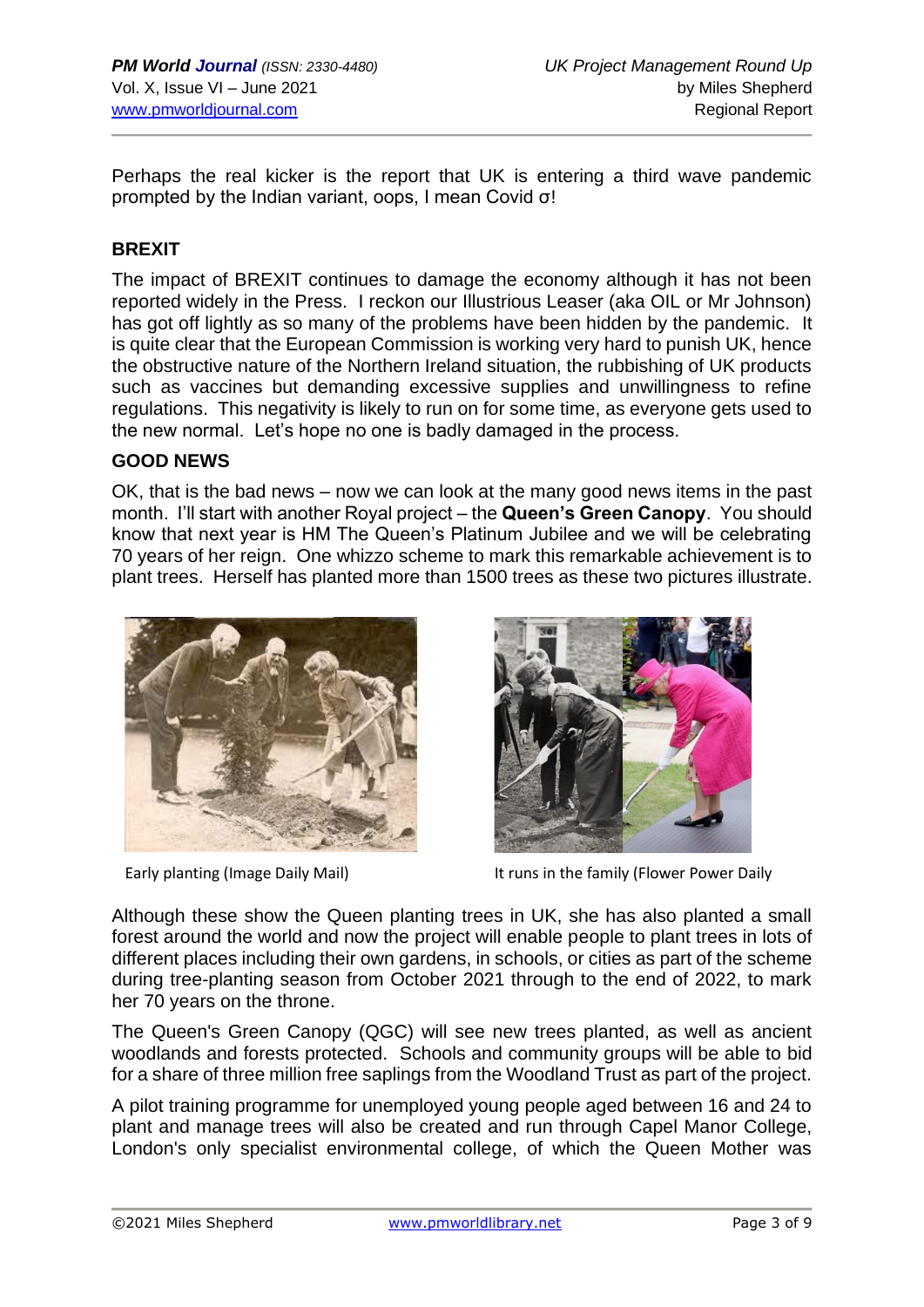patron. Prince Charles encouraged people to "plant a tree for the jubilee. In other words, a 'tree-bilee'", he said in a video message.

**Nuclear Fusion**. News of a major step forward in the search for clean energy came from Britain's main nuclear fusion experiment at Culham in Oxfordshire as scientists announced that they can dissipate the heat of waste plasma — in theory allowing smaller, cheaper and more efficient nuclear fusion devices to be made.

"It is a success in one of fusion's biggest challenges," Professor Ian Chapman, chief executive of the UK Atomic Energy Authority, said. Fusion is a tantalising goal not just because it is clean, but because it is so high yield.



Hydrogen is heated by energising, electrifying and firing atoms at the mix, until atoms fuse CULHAM CENTRE FOR FUSION ENERGY

Current nuclear power plants utilise fission, which produces lots of heat but also leaves a sizeable waste legacy. Fission involves ioining rather than splitting atoms, meaning there is almost no radioactive waste. To make it work requires maintaining temperatures in excess of 100 million degrees. Eventually some of that superheated plasma must be allowed to escape. When it does, if it

does not have time to dissipate its heat then it will very quickly blast its way through components. This is why the world's main prototype fusion reactor, ITER in southern France, is so big. Scientists are relatively confident that this decade ITER will manage to produce ten times as much power as it takes to run it. Make the reactor smaller and you also make it cheaper. Smaller reactors have the advantage that they also require smaller magnets to hold the plasma in place. The catch, though, has been the exhaust, which in a smaller device is spread across a smaller area.

And now for power of a different kind. Royal watchers will have seen the Duke and Duchess of Cambridge on their Scottish tour. While in Kirkwall they poured Scapa whisky over the blades of **Orbital O2**, the 2 megawatt generating tidal power barge. The 72m, 680-tonne hull has two 20m rotors attached, and generates enough electricity for 2,000 homes and offset around 2,200 tonnes of CO2 production per year. Launched in April from the Forth Ports quayside



Orbital O2 Tidal Power barge. Image

facility in Dundee into the River Tay using a submersible barge, the launch marked the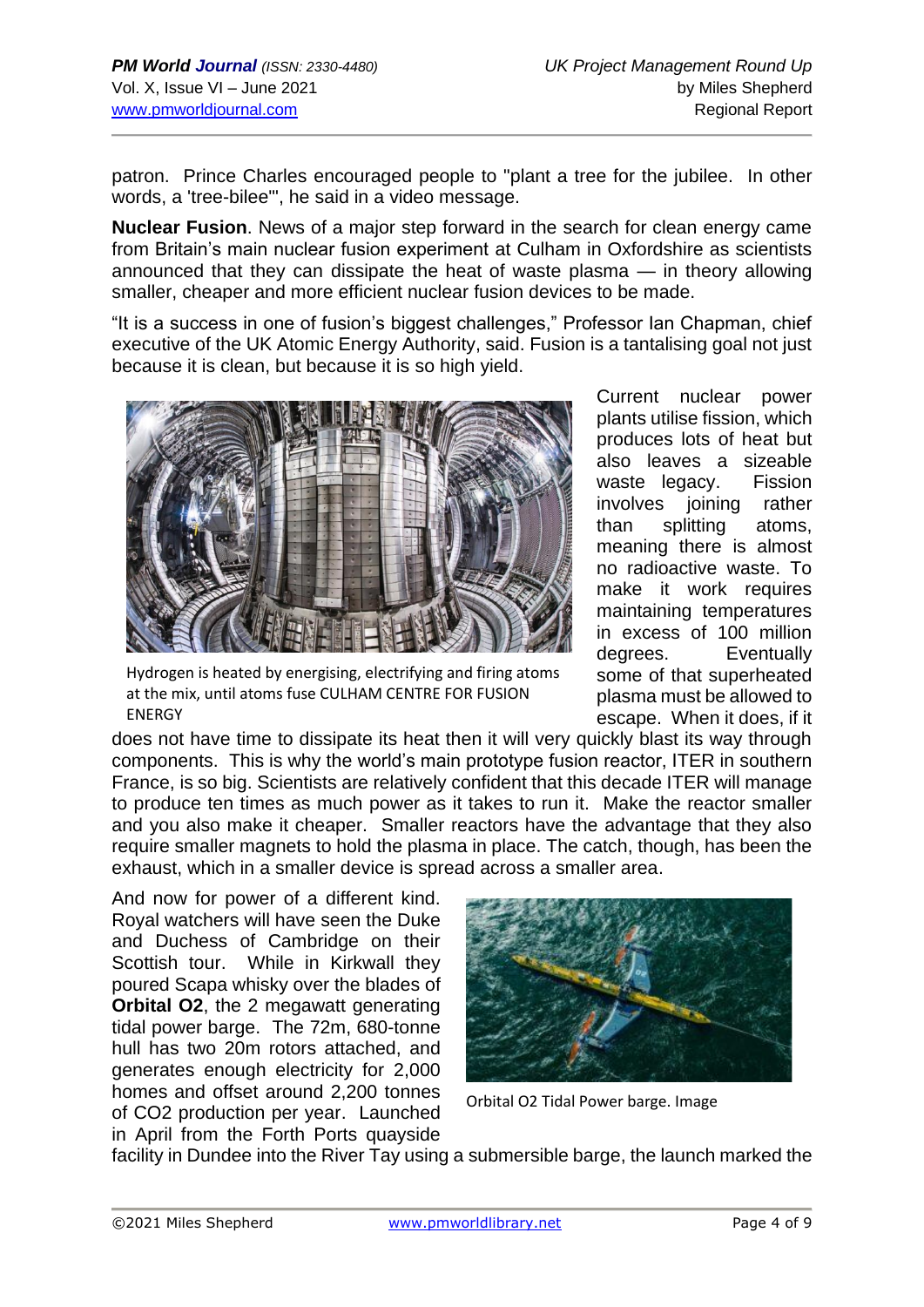completion of the turbine build, managed by TEXO Fabrication, and the O2. The barge was towed to the Orkney Islands where it is undergoing tests before being connected to the European Marine Energy Centre (EMEC). It will become the world's most powerful operational tidal turbine when commissioned.



The Association for Project Management (APM) has maintained its programme for senior practitioners. These members are known as Fellows: this is a membership level, not a qualification, reflecting experience as well as achievement. The programme, known as the **Fellows Forum**

provides high level briefing on subjects ranging from post BREXIT political strategy through strategic oversight of major Government programmes, and policy briefings by the Confederation of British Industry. The latest Forum saw **Mark Thurston**, CEO of High Speed 2 briefing over 100 Fellows on current progress and likely challenges. Mark was joined by **Nick Elliott MBE** who played a key part in the vaccine rollout as Director General of the Vaccine Task Force, one of the Government's major successes in the battle against the pandemic. Both presenters responded to a wideranging series of questions for the Fellows.

**Apprentices** have played an interesting part in British history. In Elizabethan times, they formed a rebellious force that was quick to vent its anger, support various dubious causes and generally make a nuisance of themselves. They also played a critical part in the Guild system and have always represented workplace-based training. In modern times, apprenticeships are enjoying a resurgence as public opinion swings against university education that saddles a graduate with an average £50,000 of debt and brings no guarantee of a decent job at the end of it.

*The Times* commissioned a YouGov poll that found 42 % of people thought that an apprenticeship was a better preparation for life than university, seven times the number who believed a degree was the best start to life. This is in sharp contrast to the Blair government's arbitrary target of 50 % of school leavers should go to university. Popular scepticism is clearly shared by the government. **Gavin Williamson**, the education secretary, said this week that many students would be "better off" not going to university.

APM supports a number of apprenticeship schemes. In England, there are two apprenticeship standards for England that contain the APM Project Management Qualification (PMQ) – the Level 4 Associate Project Manager Apprenticeship and the Level 6 Project Manager Integrated Degree Apprenticeship. Those completing the Level 6 programme also receive a BA/BSc Project Management degree. Those based in Scotland or Wales take the Level 4 Higher Apprenticeship in Project Management. In August 2020, the UK government launched a new online and phone support service for apprentices who have lost their jobs during the Covid-19 outbreak. Employers with apprenticeship opportunities, and who are willing to take on a redundant apprentice, are also being encouraged to sign up to the new service to advertise their vacancies.

**Virgin Galactic announced its** first successful test flight in two years last month. While this lifted Virgin Galactic closer to its goal of becoming a space tourism pioneer, it also boosted its shares on a distinctly upward trajectory. The SpaceShipTwo-class VSS Unity craft flew to more than 55.45 miles above the Earth over the weekend.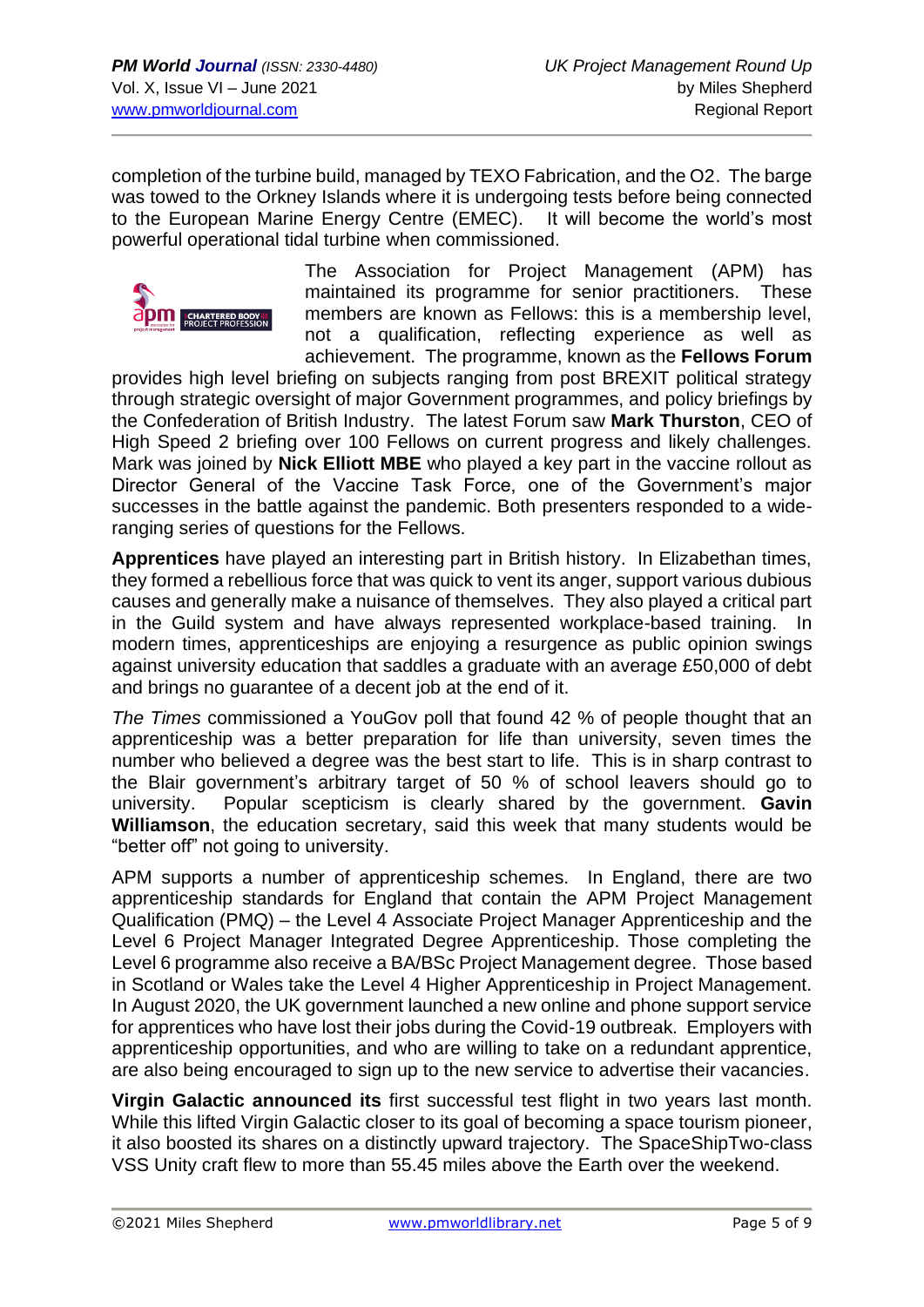Virgin Galactic hopes to send its first commercial passengers into orbit next year, with **Sir Richard Branson** expected to join the maiden flight within months. More than 600 people have signed up to fly with it into space. Each paid up to \$250,000 for their seat.

The flight of the VSS Unity over New Mexico has breathed life back into Virgin Galactic's space tourism programme after a period in which it had struggled to overcome engineering challenges.



Virgin Galactic SpaceshipTwo Launch. Image Virgin Galactic

Branson, who was in New Mexico to watch, said: "Everything worked like a dream. They're analysing the data but the initial feedback from the chief engineer has been incredibly positive and so it will not be very long now before I get my flight in and before we open it up to the many people who signed up to go to space with us."

**Pandemic Progress** continues unabated. The vaccine rollout forges ahead and we have now given more than 65 million doses of vaccine or 74.9% of the population have had their first dose and 48.9% of the population have had their second. At the end of May, Britain recorded zero deaths within 28 days of a positive coronavirus test for the first time since July last year. Reports of daily deaths are often lower at weekends and Mondays because less counting takes place while statisticians are not working. A total of 3,165 new cases were recorded in the latest figures, up from 2,493 a week ago so we are still not out of the woods yet. The total number of deaths remains at 127,782.

These numbers leave OIL (AKA The Prime Minister) with a problem. We are warned by several scientists that we are on the edge of a third wave of infections. In Scotland their OILette (AKA First Minister) claims that the protection offered by a single dose of existing vaccines "is not substantial" and so she is postponing lifting restrictions in Scotland. It should be note that uptake of vaccines in less than in England. Warning come from a disparate collection of research scientists, professional bodies such as the Royal College of Nursing.

Despite these warnings, an amazing number of Members of Parliament are pressuring OIL to take a different approach in England. The former Conservative leader Sir Iain Duncan Smith urged the prime minister to defy the "organised push by a group of scientists to stop June 21". One wonders whether MPs are noticing the impact of the Indian variant in several constituencies in England. Currently OIL sees nothing in the numbers to cause him to postpone the lifting of restrictions.

### **CLOSING REMARKS**

**Controversy** is never far from environmental projects and the latest to spread its wings concerns the planned re-introduction of sea eagles in eastern England. Regular readers may recall that six white tailed eagles (or Sea Eagles as they are also known) were released on the Isle of Wright in 2019 and have roamed the country. They seem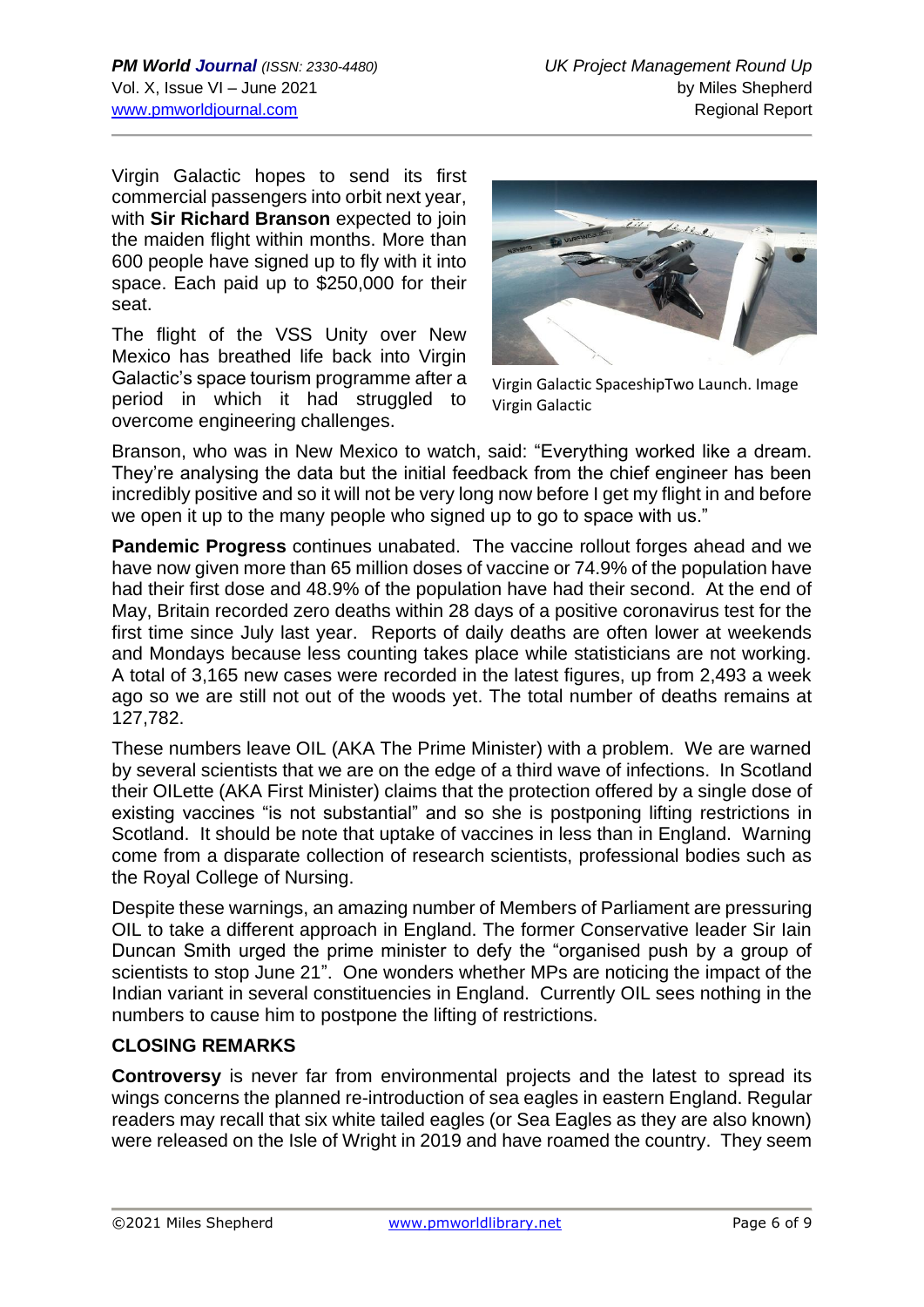to be established but have yet to breed. Sea Eagles were last recorded in England 240 years ago at Culver Cliff on the Isle of Wight in 1780.



Natural England has issued a licence to the Roy Dennis Wildlife Foundation for a 10 year reintroduction project of at Wild Ken Hill in west Norfolk. This location is currently the centre of the BBC's annual Springwatch TV show. Starting in 2022, the licence allows up to 60 juvenile birds to be released over the

White tailed Eagle. Image Sergey Uryadnikov/Shutterstock

period, with the aim of establishing a small breeding population of six to 10 pairs in the region.

The licence grant has not been universally popular and several farming organisation, including a sheep farming group has said it is 'unsurprised' with Natural England's decision to grant a licence for the release of 60 sea eagles in Norfolk, despite farmers' concerns. The National Sheep Association (NSA) chief executive Phil Stocker said: "Natural England reportedly examined data from elsewhere in Europe ahead of this decision, but it is not clear that it took into consideration reports closer to home, i.e. Scotland." Your reporter is unaware of any claims from Scotland that sheep have gone inexplicably missing in Scotland. We might also hope that the introduction of these birds from Poland will herald a return to raptor productivity – we all know the effect Polish builders had on the British construction industry.

**More controversy** reigns but this time over smaller birds. A report in the Times cites a research project in Scotland claiming that the use of bird feeders is upsetting local ecosystems. Analysis of droppings of small birds shows an unequal distribution of food on offer at garden feeders. The impact of feeding by humans also shows nest box occupation up 25 per cent in areas where no human-provided food was present in birds' guts to about 75 per cent where it was. The cause of this inequality is apparently the privileged behaviour of Blue and Great Tits.

The serious side to the Manchester Metropolitan University study, led by **Dr Jack Shutt**, is that blue tit numbers are increasing but "the birds the blue tits are competing with, they're not doing as well" according to Dr Shutt. Woodland birds such as the lesser spotted woodpecker, which competes with blue tits for nest sites and food. Its numbers have fallen 73 per cent in 25 years. Similarly, the pied flycatcher numbers have fallen by about 38 per cent. Birds that are bullied by blue tits when they approach feeders have also fallen, including the willow tit, down 87 per cent, and the marsh tit, down 53 per cent. We await the formation of the Anti-Blue Tit Bullying Society to restore fair play at Britain's bird feeders!

**Splattered bugs** are contributing to efforts to reverse declining numbers of flying insects. These little beasts are highly significant to the economy as much of British agriculture needs pollinators for their crops to germinate. Now scientists are appealing to the public to download a new "splatometer" app that counts bugs squashed on cars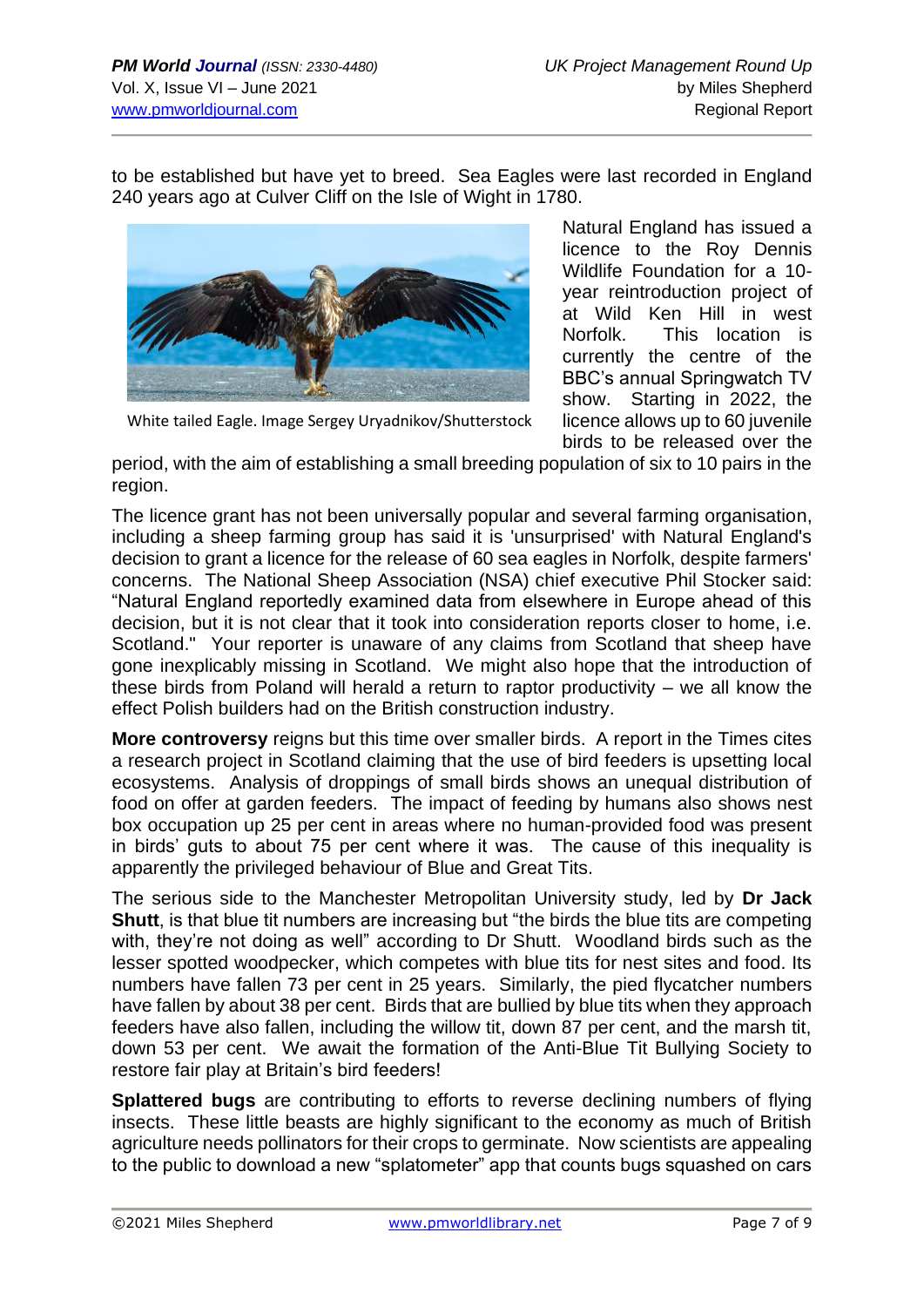for a project to determine the numbers of small insects. This app, created by a group of wildlife trusts and the charity Buglife, will act as a census for creatures near the bottom of the food chain.

The app, designed by the Kent, Gwent, Essex, and Somerset wildlife trusts, requires users to clean their car number plate before a drive. On reaching their destination, they count the bugs squashed on a section of the plate by placing a special grid, the splatometer, against it. Drivers then upload a picture of the splattometer with details of location and the results become part of a nationwide survey. Citizen Science projects rule! This is an important project as insect decline has major implications world-wide, as well reported in the Times (see their 29 May leader and news item at [https://www.thetimes.co.uk/article/drivers-asked-to-download-splatter-app-to-help](https://www.thetimes.co.uk/article/drivers-asked-to-download-splatter-app-to-help-monitor-insect-numbers-8ppgsqgdz)[monitor-insect-numbers-8ppgsqgdz.](https://www.thetimes.co.uk/article/drivers-asked-to-download-splatter-app-to-help-monitor-insect-numbers-8ppgsqgdz)

Actually, it is projects that rule, but lets hear it for others who contribute. Let us all hope that the world sorts out the pandemic – and quickly. We need all the help we can get and every bit of ecological help is especially important.

## About the Author



# **Miles Shepherd**

Salisbury, UK



**Miles Shepherd** is an executive editorial advisor and international correspondent for PM World Journal in the United Kingdom. He is also managing director for MS Projects Ltd, a consulting company supporting various UK and overseas Government agencies, nuclear industry organisations and other businesses. Miles has over 30 years' experience on a variety of projects in UK, Eastern Europe and Russia. His PM experience includes defence, major IT projects, decommissioning of nuclear reactors, nuclear security, rail and business projects for the UK Government and EU. His consulting work has taken him to Japan, Taiwan, USA and Russia. Past Chair and Fellow of the Association for Project Management (APM), Miles is also past president and chair and a Fellow of the International Project Management Association (IPMA). He was, for seven years, a Director for PMI's Global Accreditation Centre and is immediate past Chair of the ISO committee developing new international standards for Project Management and for Program/Portfolio